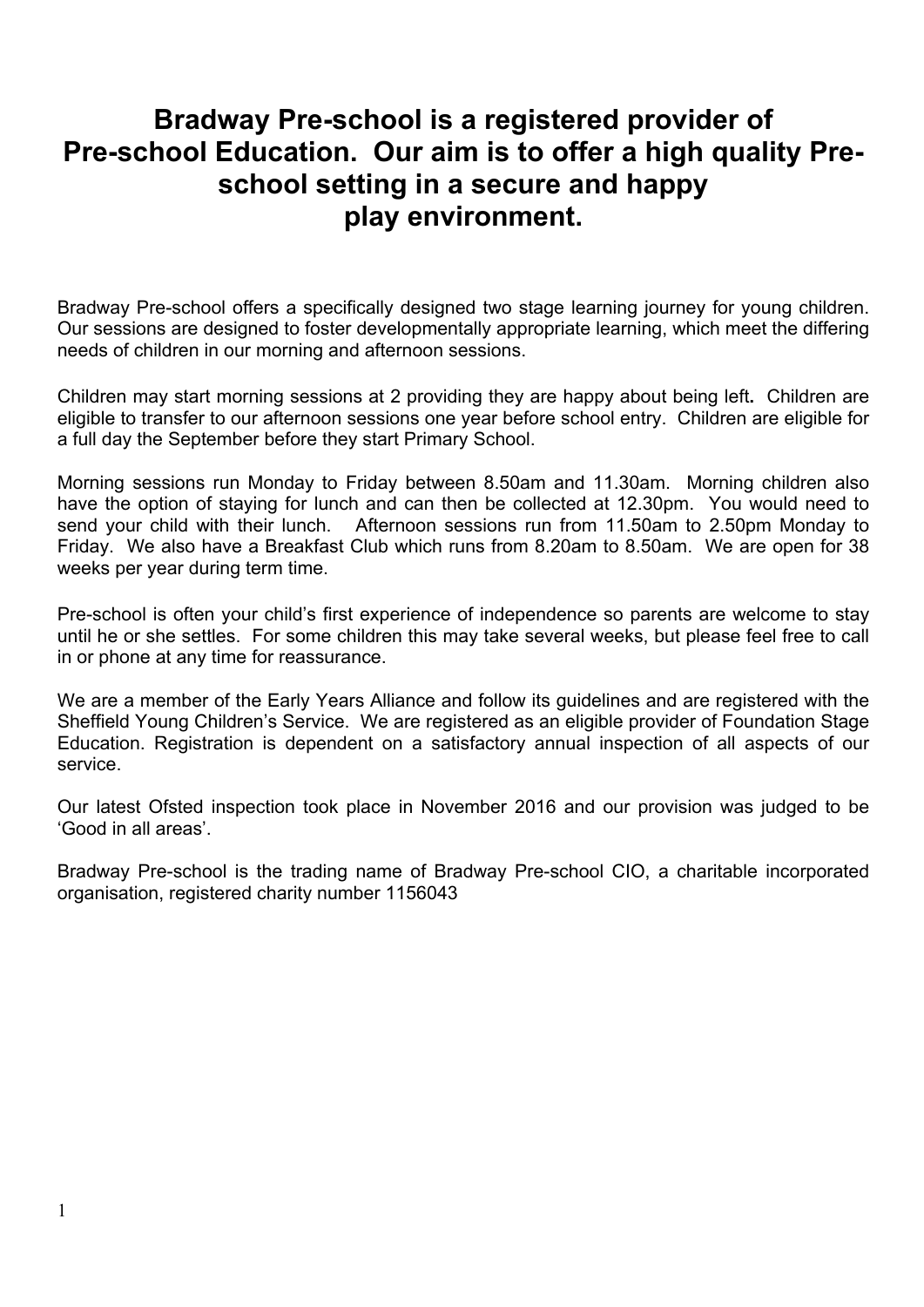# **Staff**

The staff team:

Heather Linley – Manager, Early Years Practitioner Sarah Colton – Afternoon Supervisor, Early Years Practitioner Cathryn Smith – Afternoon Supervisor, Early Years Practitioner Joanne Janes – Early Years Practitioner Adele Wathall – Early Years Practitioner, Special Educational Needs Co-ordinator Victoria Briddon – Pre-school Assistant Diane Watkinson – Pre-school Assistant Lauren Graham – Pre-school Assistant Penny Ross – Administrator, Pre-school Assistant Rosemary Wallace – Pre-school Assistant Katie Barrett – Pre-school Assistant

Our staffing levels (adult to child ratio) exceed the statutory requirements set by the Department for Education

We are always looking to improve the quality of care and education we offer and have an ongoing programme of training and evaluation of staff. The whole team, under the leadership of Heather Linley, also ensure the smooth running of the pre-school, making sure high standards of education and safety are maintained.

# **Fees & Nursery Grant**

From the term after a child turns 3, they will be able to claim 15 hours Nursery Grant for 38 weeks per year.

Some parents will also be eligible to claim 30 hours free childcare.

You can apply for 30 hours free childcare if –

- 1. The child you are applying for lives with you.
- 2. You earn at least £115 per week and your total taxable income is less than £100,000 per year.
- 3. Your partner needs to be working and earns at least £115 per week and less than total taxable income of £100,000 per year.

We offer 10 places of 30 hours free childcare. These are allocated firstly to those children who are already at pre-school and who will be attending the afternoon and full day sessions the year before they start school, and secondly to those new to pre-school. The 30 hours can be split between settings and details can be found at HMRC. Funded hours are between 8.50 am and 2.50 pm.

If spaces for the 30 hours free childcare are full, then your child can be put onto the waiting list.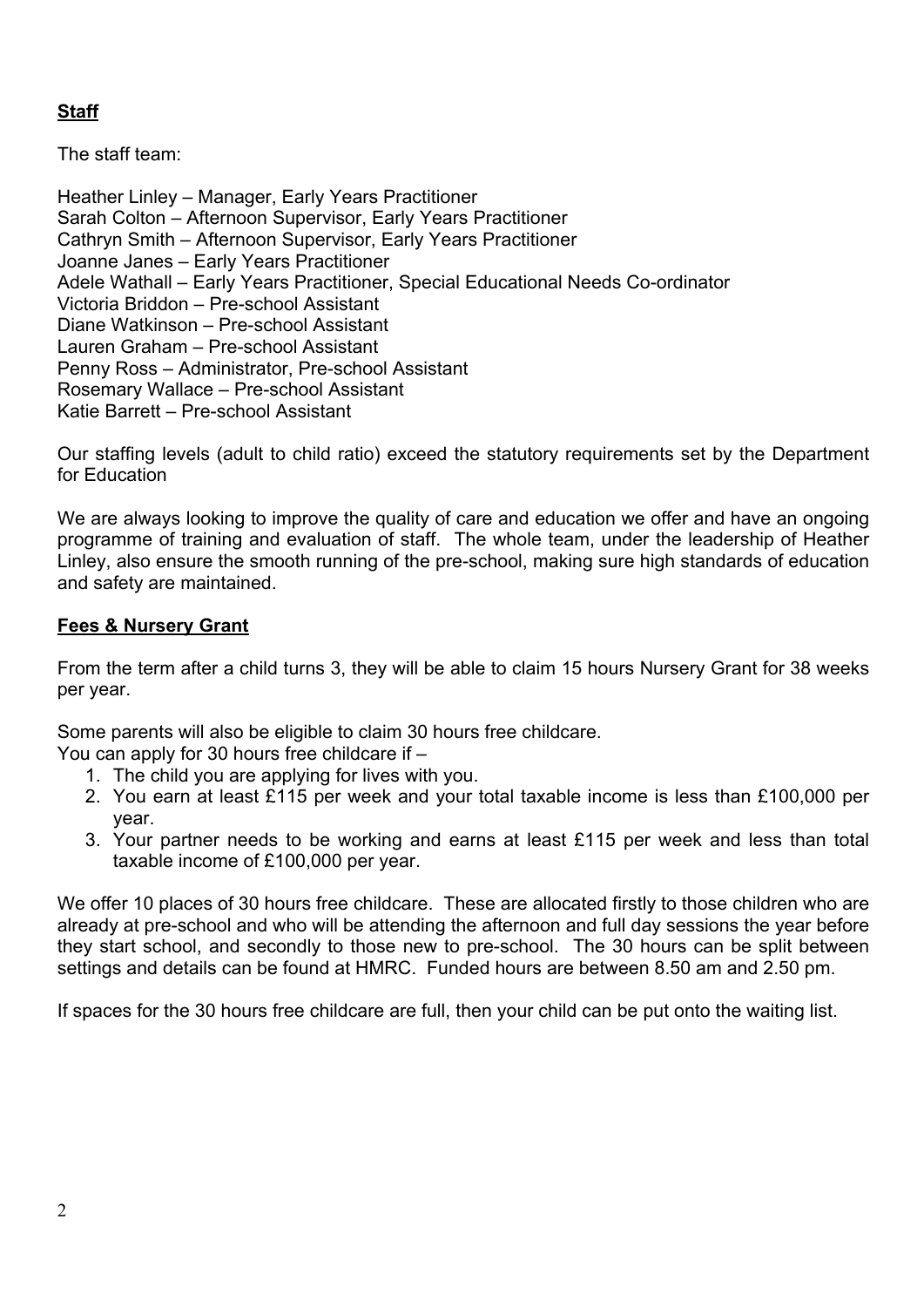Our hourly charging rate is £5.00. Private fees are as follows;

| <b>Breakfast Club</b>                      | £ 3.00   |
|--------------------------------------------|----------|
| Morning Session (8.50am to 11.30am)        | £12.50   |
| Lunch Session (11.30am to 12.30pm)         | £ 5.00   |
| Lunch Session for morning children         |          |
| Claiming 3 hour grant (12.00pm to 12.30pm) | £ $2.50$ |
| Afternoon Session 11.50am to 2.50pm        | £15.00   |
| Full Day Session 8.50am to 2.50pm)         | £30.00   |

Fees are payable on a termly basis at the beginning of each half term. This then spreads the cost of fees payable for that term into two instalments. The exception to this is for Breakfast Club which will be invoiced at the end of each month for the sessions your child has attended.

## **Admissions**

Bradway Pre-school is open to every family in the community. We accept children from our waiting list in order of their date of birth.

It is our policy to offer a morning session (8.50-11.30) to 2 to 3 year olds and an afternoon session (11.50am to 2.50pm) to 3 to 5 year olds which enables children to access the 15 hours free nursery education funded by the Local Authority.

Parents/Carers are asked to specify their choice of days and sessions. As places are allocated, it is possible that those lower down on the waiting list may not be offered their preferred choice. It is also possible that if demand is high, that we will be unable to offer the full 15 or 30 hours to all eligible children, as places are subject to availability.

When applying to join the Pre-school, it is important that parents include all relevant information on the application and registration forms. This is especially important with regard to essential medical information.

When your child has been enrolled, you will receive a letter containing notification of the days your child will be attending Pre-school. You will also be advised to make an appointment to visit. When you visit Pre-school, you and your child will have a change to see the Pre-school and also join in with a session and ask any questions.

#### **Attendance/Absence**

The local authority funding agreement states that children who are in receipt of free nursery entitlement should attend regularly. Although Pre-school, unlike school, is not compulsory, if attendance is poor, the authority may withhold nursery funding for your place. They allow children to take up to 4 week's holiday in a funding year and have 2 week's off due to illness before they withhold funding. In the event of this happening, parents/carers will be held liable for Pre-school costs and Bradway Pre-school will issue an invoice.

Pre-school require notice of holidays and absences and need to be informed of illness on the first day your child is ill. On such occasions, please telephone Pre-school and inform a member of staff. If you are billed for your sessions, we will try to arrange replacement days as refunds for absences are not given.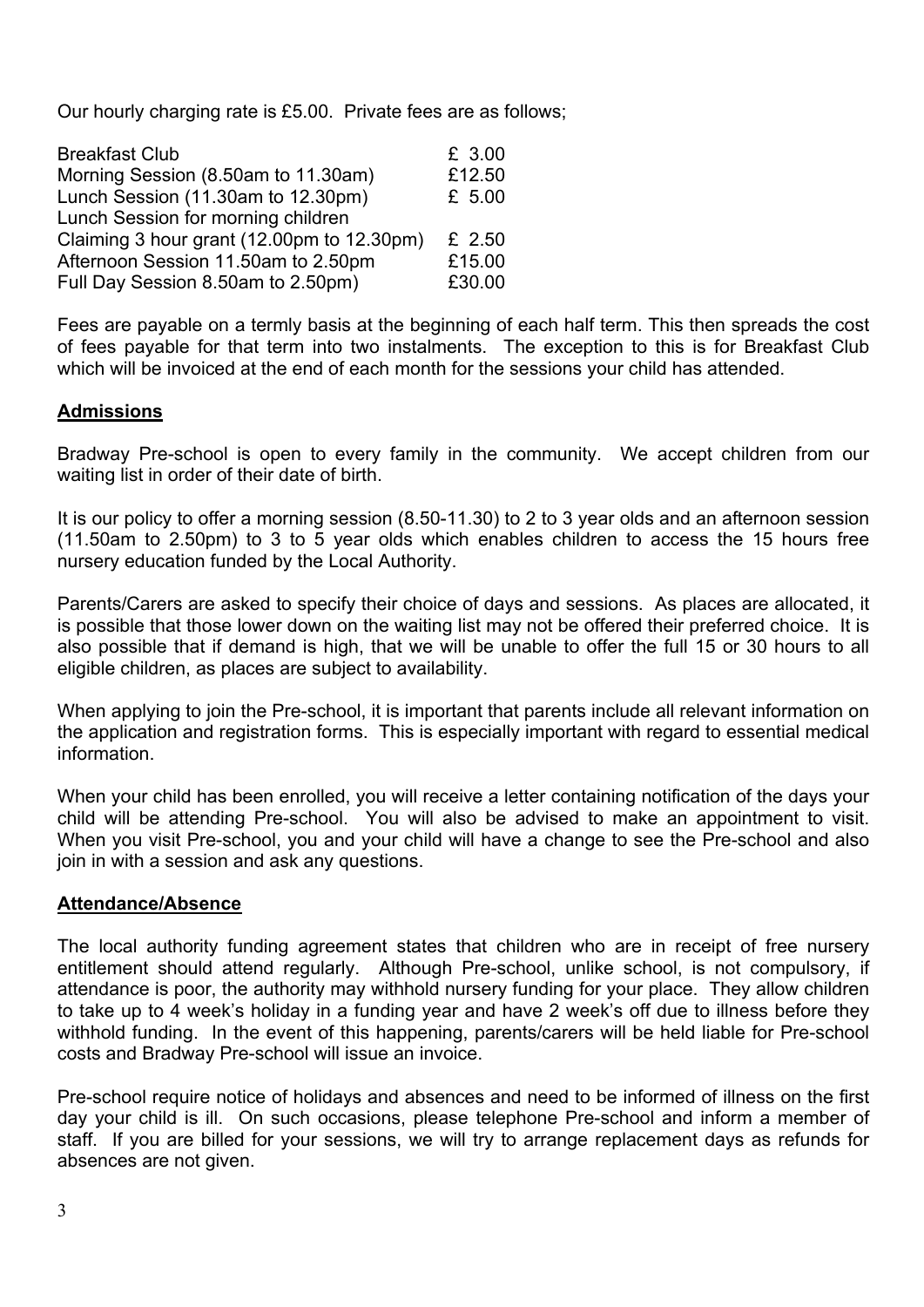## **Illnesses/Accidents**

Pre-school has a list of excludable diseases and follows the recommendations made in the Health Protection Agency Guidance on Infection Control in Schools and other Child Care Settings.

If your child becomes ill whilst in our care, we will contact you, or whoever you have specified to come and collect your child. Please keep us updated on any charges with these phone numbers. Any accidents will be recorded in the accident book and parents and staff will sign the book at the end of the session. If your child arrives ill, staff will assess them and they may be refused attendance

If an emergency occurs whilst your child is in Pre-school, medical assistance/advice will be sought from the emergency services and Pre-school will pass duty of care to paramedics in order to maintain ratios. Parents will be informed.

Minor injuries will be treated by staff and a record will be made in the accident register for parents to sign at the end of the session.

All staff have a current Paediatric First Aid Certificate.

Parents/carers may also be requested to sign a Home Accident Form which is routinely used to record any injuries which a child may have sustained outside of Pre-school.

#### **Medications**

Because of the short length of time that your child is in Pre-school each day, parents should be able to administer medicines before and after the sessions. Parents should inform Pre-school staff of any medication given prior to attendance.

If it is necessary for children to be given prescribed medication, including inhalers, during session times, parents/carers will be required to complete and sign a Medication Consent Form. Inhalers should be clearly labelled with the child's name and will be kept in a locked cabinet where they can be reached at all times. Children who cannot administer the inhalers themselves, will have the medication administered by a member of staff trained to do so. Any medication given is recorded in the Medicines Log Book for parents to sign at the end of the session.

## **Clothing**

In order to feel free to explore and experiment, children need to be dressed in clothes that are easily washable. If possible, please send children to Pre-school in clothes that they can put on/take off themselves as this will help them to become more independent.

We have a non-compulsory uniform which consists of a light blue polo shirt and/or a navy sweatshirt. These are usually in stock and can be purchased from a member of staff.

Embroidered pale blue polo shirt - £7.50 (size 3/4 or 5/6 years) Embroidered navy blue sweatshirt - £9.00 (size 3/4 or 5/6 years)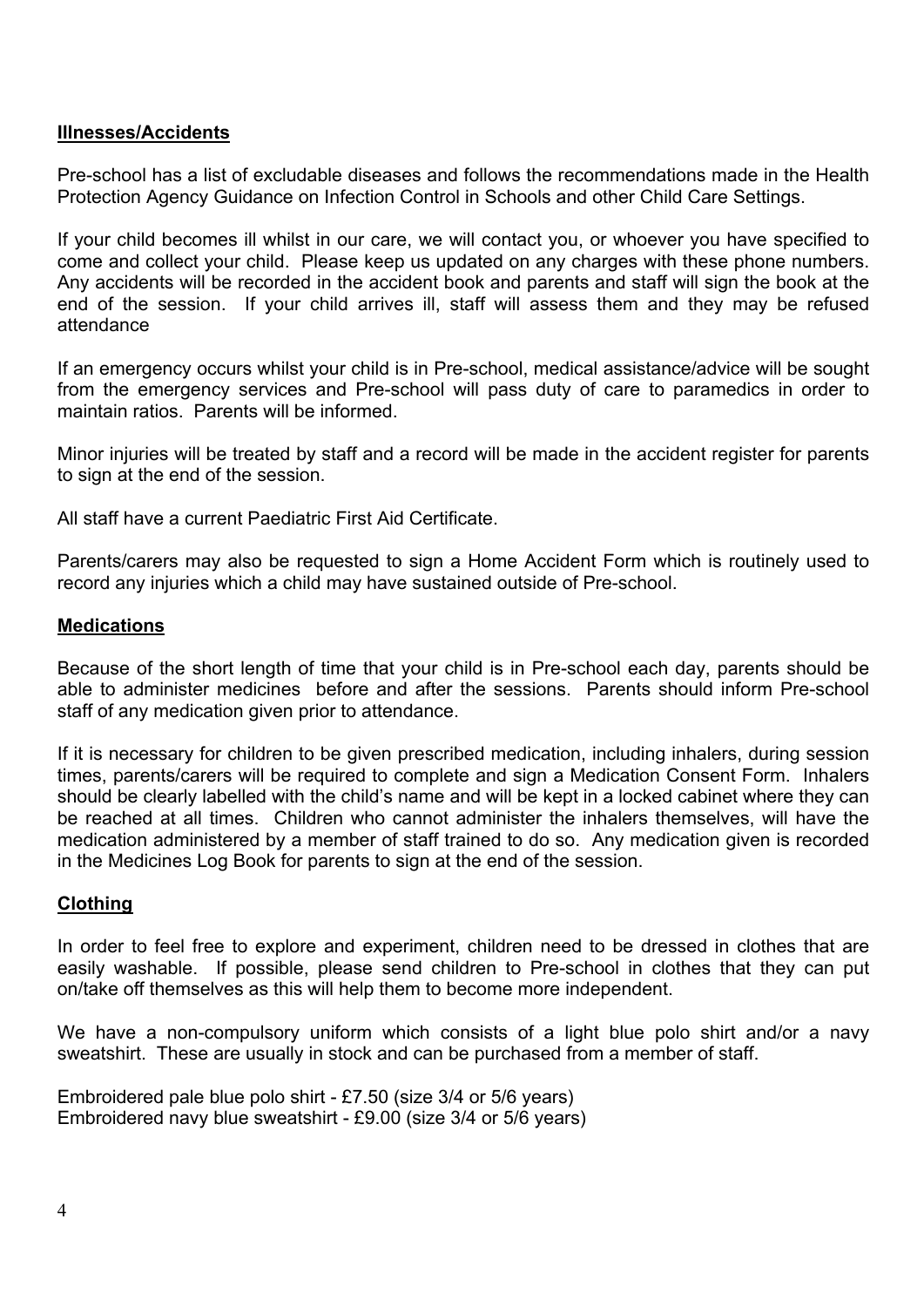We ask that children wear clothing such as jogging bottoms, leggings or skirts to increase children's independence when using the toilet. Also, if required, could you please supply pull ups/nappies and a change of clothes in a named bag.

As children participate in many activities that can, from time to time, be messy, we would advise that you do not send your child in their best clothes. Aprons are provided for messy tasks such as painting and every care is taken with your child's clothes, but it is almost inevitable that sometimes mishaps do happen. Please name all clothing. We cannot be held responsible for unnamed items of clothing going missing.

In the summer months, please send your child with a hat and top/t-shirt that covers the shoulders. We also request that you apply sunscreen before your child comes to Pre-school. There are sun creams on the market that last up to ten hours.

Our sessions are structured to always include access to outdoor play and we request that children attend in suitable clothes/footwear (coats/wellies) during inclement weather.

We advise parents not to send children to Pre-school wearing jewellery. If children have pierced ears, their earrings should be stud types and not hoops. These will be removed if staff feel there is a risk to your child or others during specific activities.

#### **Nappies/Pull-ups**

No child is excluded from participating in our Pre-school who may, for any reason, not yet be toilet trained and who may still be wearing pull-ups/nappies or equivalent, although Pre-school has limited changing facilities. We work with parents towards toilet training, unless there are medical or other developmental reasons why this may not be appropriate at the time. We keep a record of when children have been changed.

We do request that parents provide pull-ups, wipes and spare clothes for any 'accidents'.

#### **Food and Drink**

Please do not send children to Pre-school with food or sweets in pockets or bags. This could be a danger to children attending Pre-school, some of whom have severe allergies.

Children are provided with food and drink whilst at Pre-school. At snack times, children are provided with a variety of snacks and with a choice of either milk or water to drink.

Children have access to a water dispenser throughout the session.

#### **Packed Lunch / Healthy Eating**

Our aim is to promote a healthy lifestyle within Pre-school. As well as the physical outdoor exercise the children will gain on a daily basis, we know the food they eat also has a very positive impact on their future. Whilst we cannot dictate what parents/carers provide, we can help advise and give guidance to help support their decisions. To meet the nutritional standards, we recommend that you provide one from each of the following food groups in your child's lunch box:

- Starchy foods eg. Sandwiches, wraps, pasta salads or crackers
- Fruit, vegetables or salad
- Dairy products eg. Yoghurt, cheese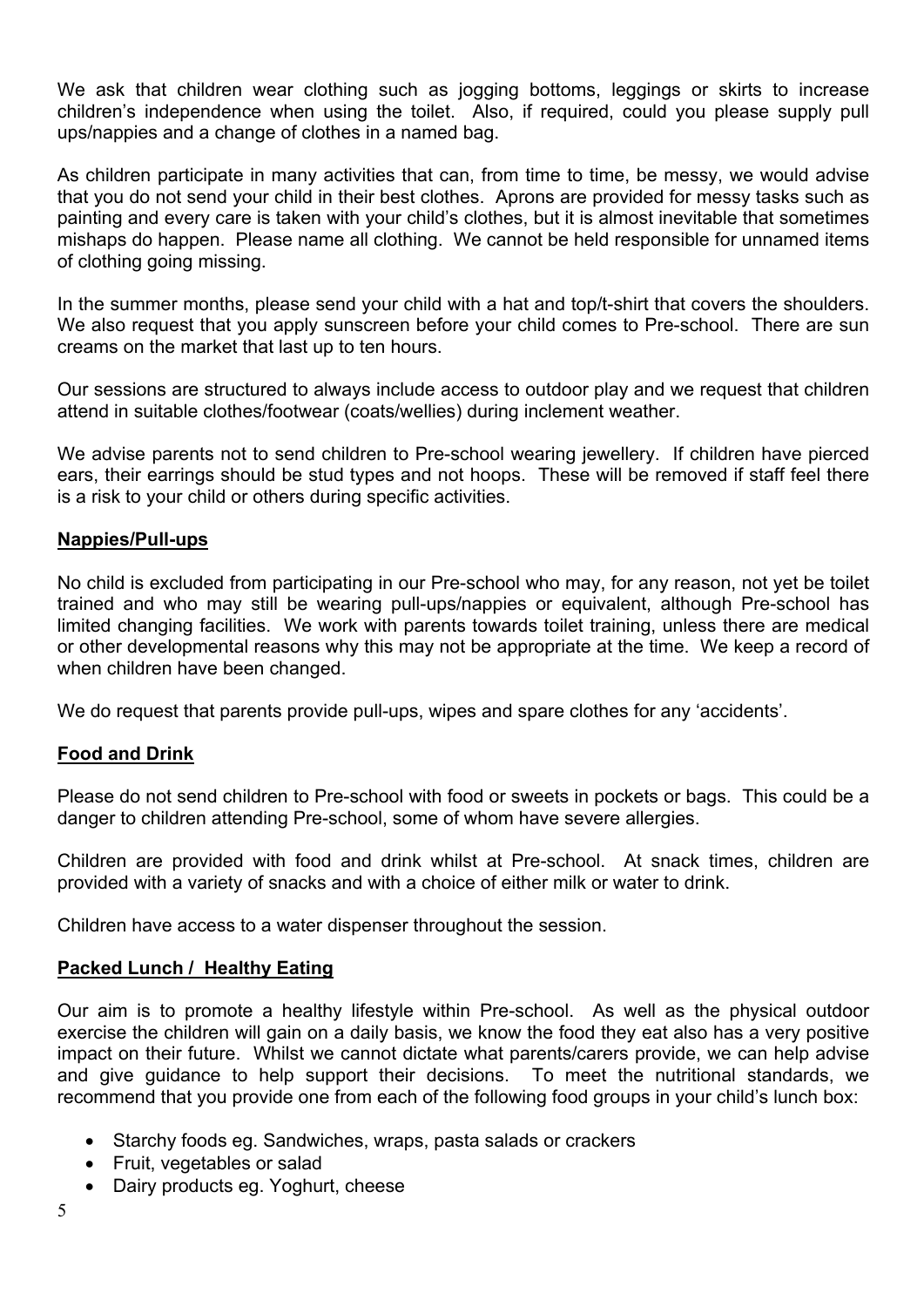• Meat, fish, veggie protein option eg chicken, tuna, ham, quorn, quiche

Children's lunch boxes must not include any sweets, fizzy drinks or nut/nut products and we will remain strict in ensuring these are not given to the children (nut products are due to the chance of severe allergic reaction).

It is Pre-school's practice when serving children snacks of grapes / cherry tomatoes etc to cut them into halves, or preferably quarters, to reduce the risk of choking hazards and request that when such items are included in children's lunch boxes, that they are chopped and ready to eat.

All lunch boxes should be clearly labelled and packed suitably. We recommend a small ice pack is placed inside the lunch boxes to help keep food as fresh as possible – especially in warmer weather or if it includes a dairy product.

## **Collecting your Child from Pre-school**

Please ensure you collect your child promptly, as arriving late can sometimes cause distress. If there is a chance you may be late or a different person is collecting your child, for safety reasons, please let a staff member know (collectors *must* be over the age of 16 years).

The grounds and premises are subject to the Local Education Authority and Pre-school's No Smoking policy.

## **The First Days / Settling In**

A child who is tense or unhappy will not play or learn properly, so it is important for parents and staff to work together to help all our children feel confident and secure in Pre-school.

We realise how daunting it can be for young children in their first few days at Pre-school and we are happy for you to stay for a while with your child to settle them in, but we encourage a gradual 'stepping back' response which normally helps the child settle more happily. If, when you go, your child will not settle and the staff cannot comfort them then we will ring you and as you to return. We recommend, in the initial stages, that your child brings something familiar with them to help them settle – a comfort toy for example. If your child has a dummy, we encourage the child to remove the dummy during the session. However, we understand that you must always do what you feel is best for your child.

Parents/Carers are welcome to stay for as long as you feel it is necessary to help your child settle. It takes some children longer to settle, and parents should not feel worried if their child seems to be taking longer than other children.

#### **Key Worker**

At Pre-school, we operate a key worker system. All children are assigned a member of staff who will be their key person.

Key workers ensure that the needs of each child are recognised within the Pre-school. They liaise with parents/carers and observe and monitor each child's progress.

Opportunities for parent consultations are provided at open events. However, you are welcome to discuss your child's progress by arranging a mutually agreeable time.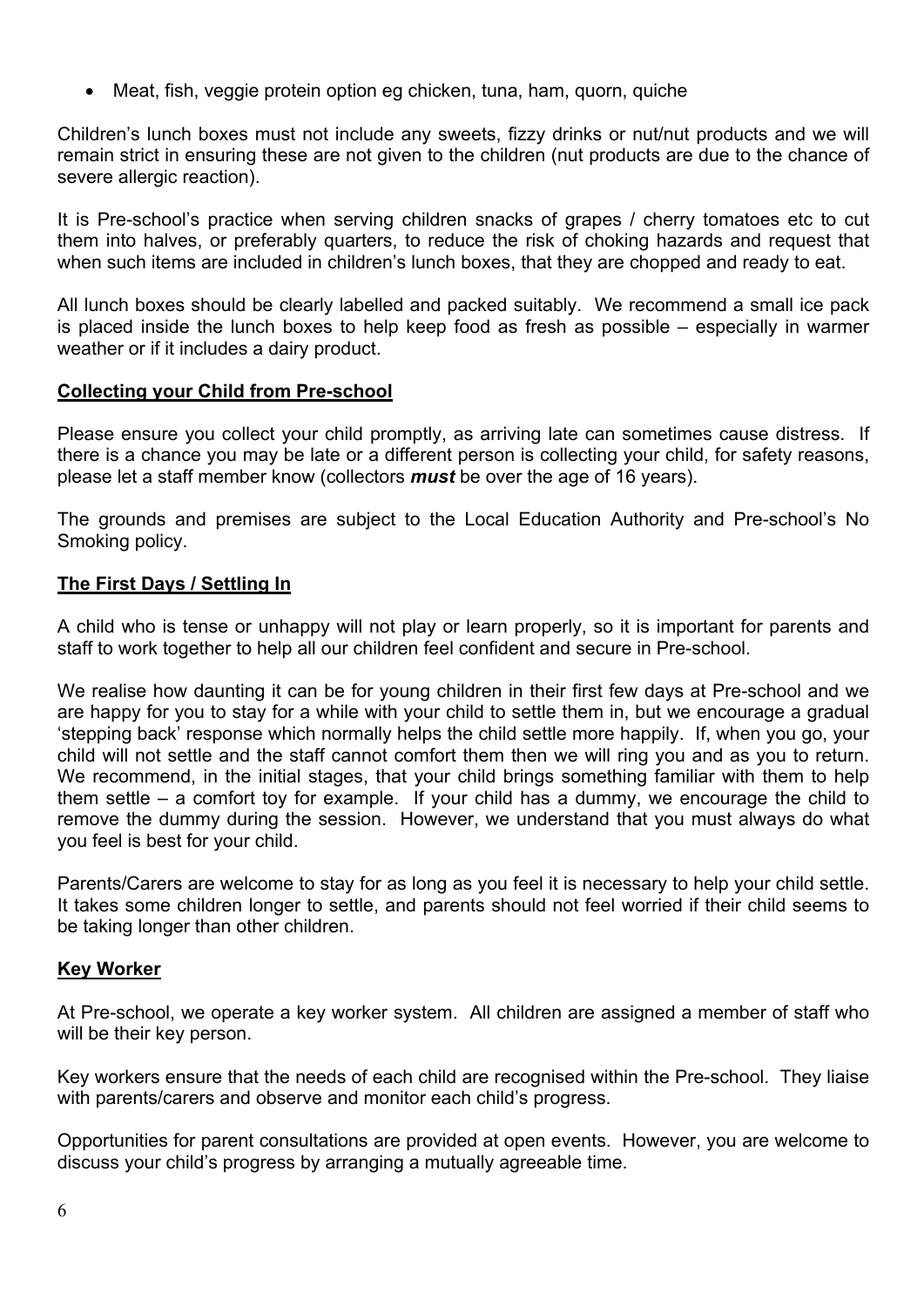## **Behaviour**

We aim to provide a calm, caring atmosphere in which every individual is equally valued. Good behaviour is always praised and rewarded. Children who display unwanted behaviour will be given positive support, encouragement and a clear explanation of expectations.

## **The Pre-school Daily Routine**

A morning / afternoon session for children in Pre-school first of all involves the children finding their named coat peg in the cloakroom and hanging up their coat. They then enter the Pre-school room, find their name card and wait for registration. Group register will be taken by the manager / assistant manager.

Throughout all sessions, there is a balance of planned key worker structured activities and free play where the children choose what they would like to do.

## **Children's Development and Early Learning**

## **What does the Early Years Foundation Stage mean for my child?**

**'Early years providers must guide the development of children's capabilities with a view to ensuring that children in their care complete the EYFS ready to benefit fully from the opportunities ahead of them'**

(Statutory Framework for the Early Years Foundation Stage)

The Early Years Foundation Stage (EYFS) has been revised and updated from April 2017. Setting statutory standards for learning, development and care for children from birth to five, the EYFS will reassure parents that by using registered childcare, they are doing the best for their child, who will be safe and well looked after. There is an emphasis on working closely with parents to encourage them to be more involved with their child's development, both at home and when they are at Pre-school.

## **The Early Years Foundation Stage is based on four overreaching principles:**

- **A unique child** ever child is a competent learner from birth who can be resilient, capable and self assured.
- **Positive relationships** children learn to be strong and independent from a base of loving and secure relationships with parents / carers
- **Enabling Environments** the environment plays a key role in supporting a child's development where experiences respond to their individual needs and there is a strong partnership between practitioners and parents / carers
- **Learning and Development** children learn and develop in different ways and at different rates

## **These principles shape the practice in early year's settings and are interconnected.**

**How do we do this?**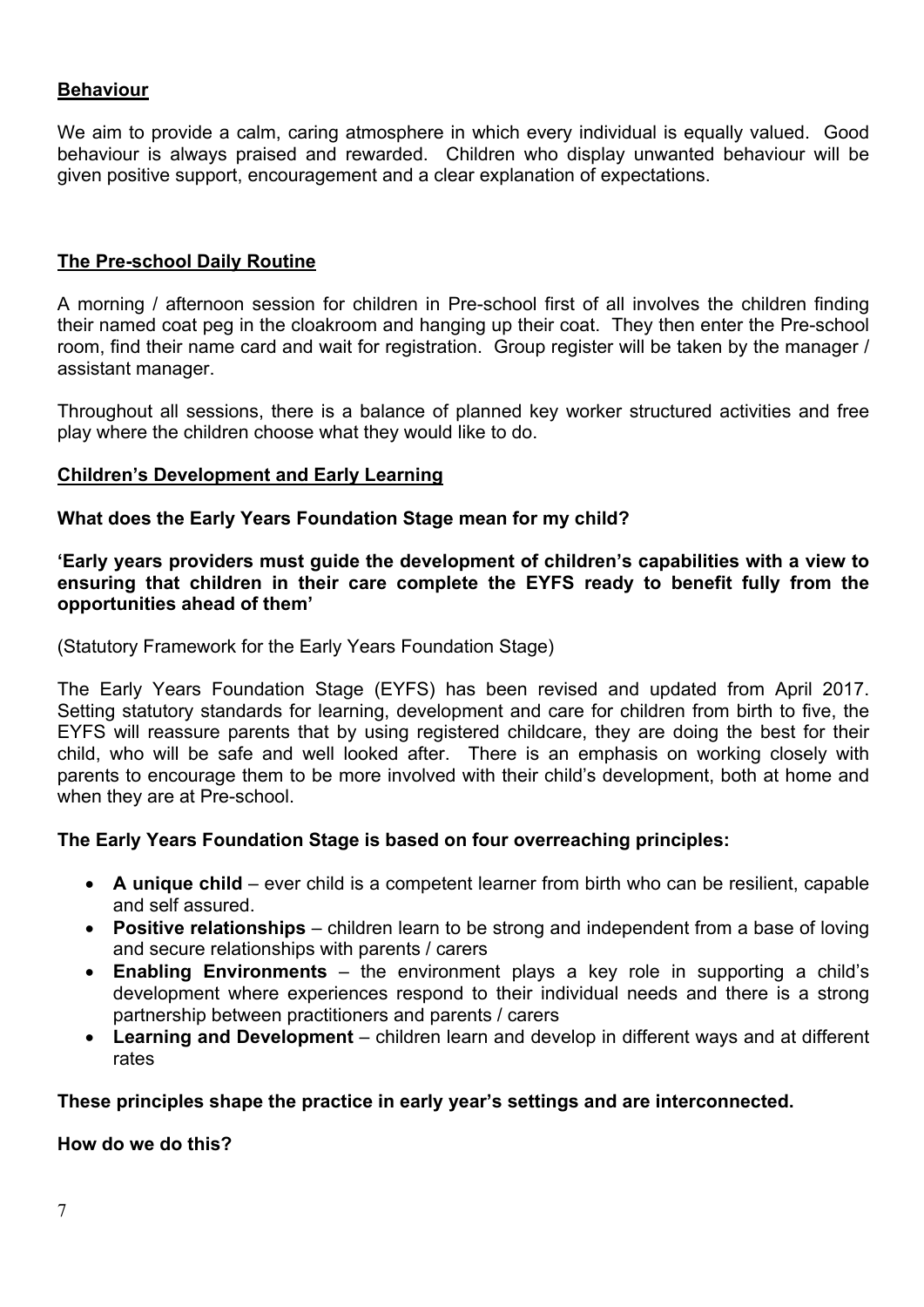**We make sure that our environment incorporates the three characteristics of effective teaching and learning:**

- **Playing and exploring** children will have opportunities to investigate and experience things and 'have a go'
- **Active learning** children will have time and space to concentrate and keep on trying if they encounter difficulties, and enjoy their achievements
- **Creating and thinking critically** we encourage and support children to have and develop their own ideas, make links between ideas and develop strategies for doing things

## **Curriculum**

All children in our group are supported in developing their potential at their own pace. Our curriculum is tailored to meet the needs of the children by offering a high level of adult input and developmentally appropriate play activities.

We work towards all areas of learning outlined in the Statutory Framework for the Early Years Foundation Stage. Setting the standards for learning, development and care for children from birth to five produced by the DfE.

Bradway Pre-school will work with parents/carers to promote each child's development across the three prime areas and four specific areas of learning and development:

What are the Prime Areas of Learning and Development?

- Personal, Social and Emotional Development
- Communication and Language
- Physical Development

What are the Specific Areas of Learning and Development?

- Literacy
- Mathematics
- Understanding the World
- Expressive Art and Design

Further information can be obtained from:

DfE publications (2017) Statutory Framework for the Early Years Foundation Stage Setting the Standards for Learning, Development and Care for Children from birth to five

#### **Continuous Provision**

Activities which are available at each session include:

- An adult led activity
- Outdoor play, eg. Climbing frame/slide, bikes, cars, scooters, hoops, ball games, mud kitchen etc
- Art and craft activities
- Book corner
- Name recognition
- Home corner / role play
- Construction
- Small world play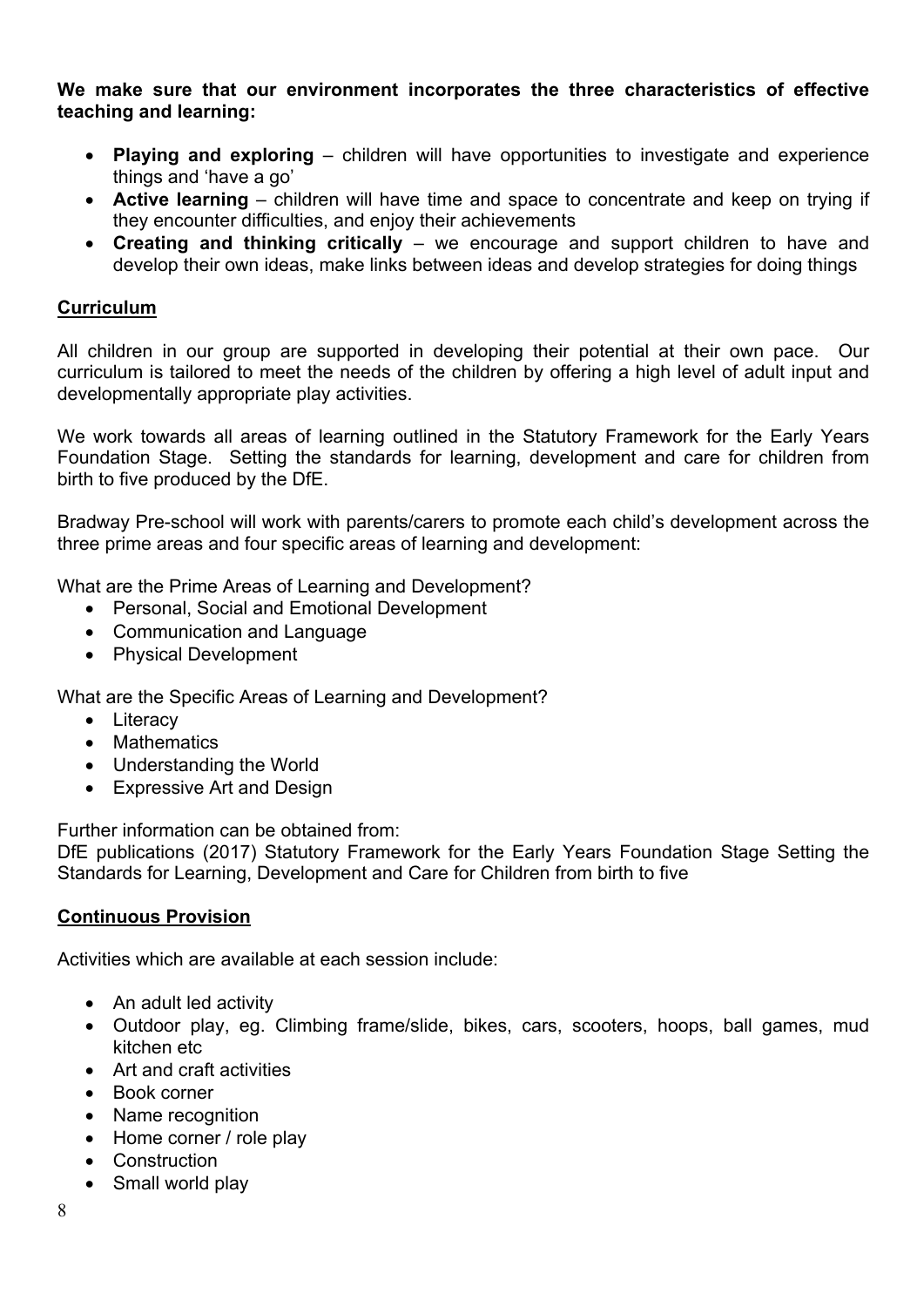- Music
- Malleable materials, eg. Playdough, clay
- Writing / drawing
- Puzzles / jigsaws
- Maths activities, eg. Number, shape, measure, space
- Water play
- Sand play
- Computers / ICT
- Story time
- •

## **Reports and Records**

Key workers keep a developmental record for each individual child and these are based on observations made whilst children are at play.

The developmental record used by Bradway Pre-school includes the developmental milestones which were originally set out in the Early Years Developmental Matters in the Early Years Foundation Stage and also in the DfE document, Early Years Outcomes, both of which were nonstatutory guidance for nursery practitioners.

Our observations will be linked to the stages of development and this will help us assess, using best fit judgments, about whether a child is showing typical development for their age, may be at risk of delay or is ahead for their age. These records also help staff to plan activities that are suited to the children and to inform parents of progress.

When a child is aged between two and three years, the EYFS stipulates that their progress must be reviewed and a short written summary in the Prime Areas of Learning shared with parents/carers in conjunction with your health visitor if possible.

The timing of this progress check will obviously depend on when a child starts at Pre-school, how often they attend and how well they have settled.

Be assured, there is no obligation for any child to reach a particular standard and we do not 'tick off' lists of 'goals' to be achieved.

Children are not expected to do things at a set age, but at a rate that suits each child's development

#### **How do I find out how my child is doing / progress**

Open Weeks for parents/carers are held in the summer term and six weeks after a child starts. Parents can speak to their child's key worker when a mutually convenient appointment is arranged.

Development records and folders are made available at parent events and at the end of each half term, but they are freely available on request.

Keyworkers are available on a daily basis to talk to.

#### **Transition to School**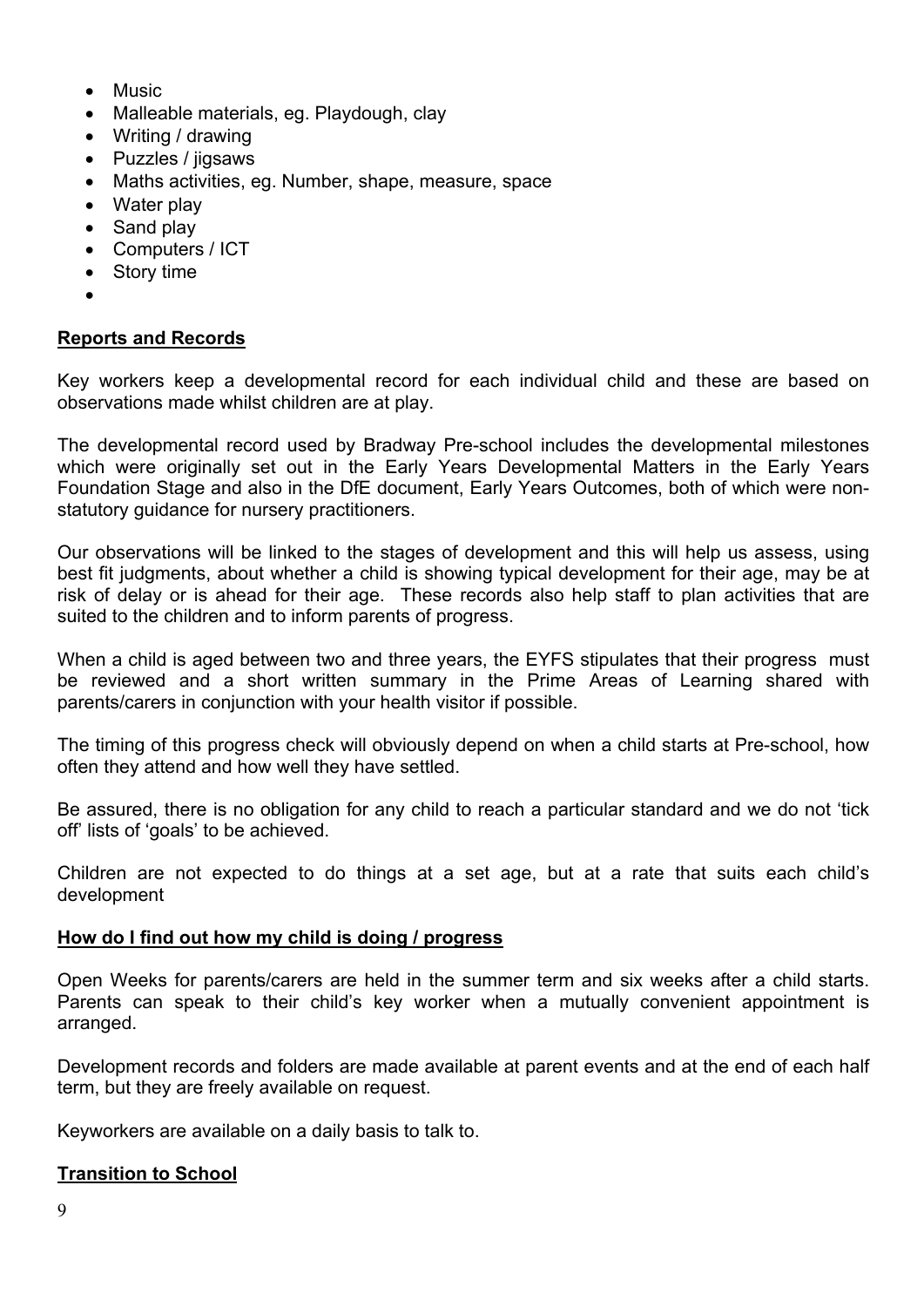Pre-school staff attend regular meetings with reception teachers in school, which, we feel, puts us in an ideal position to prepare children for full time education.

Development records held by Pre-school will be passed on to your child's reception class teacher.

Please note Bradway Pre-school is completely independent of Bradway Primary School and attendance at the Pre-school does not guarantee a place at Bradway School.

## **Please note: - If it is not your intention to send your child to Bradway Primary School, kindly arrange to inform our Administrator as soon as possible after joining Pre-school**

## **Home to Pre-School Records**

Forms are provided in reception for you to complete. Please feel free to tell us of anything your child may do at home that they have not done before, something they may have repeated from pre-school, a birthday or special event, somewhere exciting they have visited or if you have had visitors to your home. Please do not think minor things are insignificant. This is used on your child's development record. Parents know their child best and it is very helpful to us to have a rounded picture of your child.

#### **All of our staff are more than happy to discuss any concerns you may have regarding your child at any time.**

## **Pre-school Committee**

Bradway Pre-school is a non profit making Charitable Incorporated Organisation and is run by an elected voluntary management committee who ensure that major decision making is in the hands of parents who use the group. The committee hold regular meetings and all parents / carers are encouraged to be involved. The committee is legally responsible for the running of Pre-school, reviewing both policy and practice and for the employment of staff. The Pre-school manager is responsible for the day to day running of the Pre-school and reports to the committee.

The committee Annual General Meeting is held each October when a new committee is elected for the following year. A 10% representation of parents/carers using Pre-school must attend for the AGM to be valid. Your support in attending the AGM is greatly appreciated, as without a committee, the Pre-school cannot run.

We constantly need support for fundraising and other events. These are major source f income for the Pre-school and are planned throughout the year, allowing us to buy new toys, books and equipment. Sponsored activities, raffles, Christmas party and Easter party are just a few of the fundraising activities that are held each year.

We see Pre-school as a social group for both children and parents/carers alike. You may well find you develop new friendships and skills yourself through helping out and getting to know other families with children of a similar age. The success and long term future of the Pre-school depends on your support- so get involved with your child's best interests at heart.

Anyone wishing to join the committee may do so by seeing any of the existing committee members or a member of staff.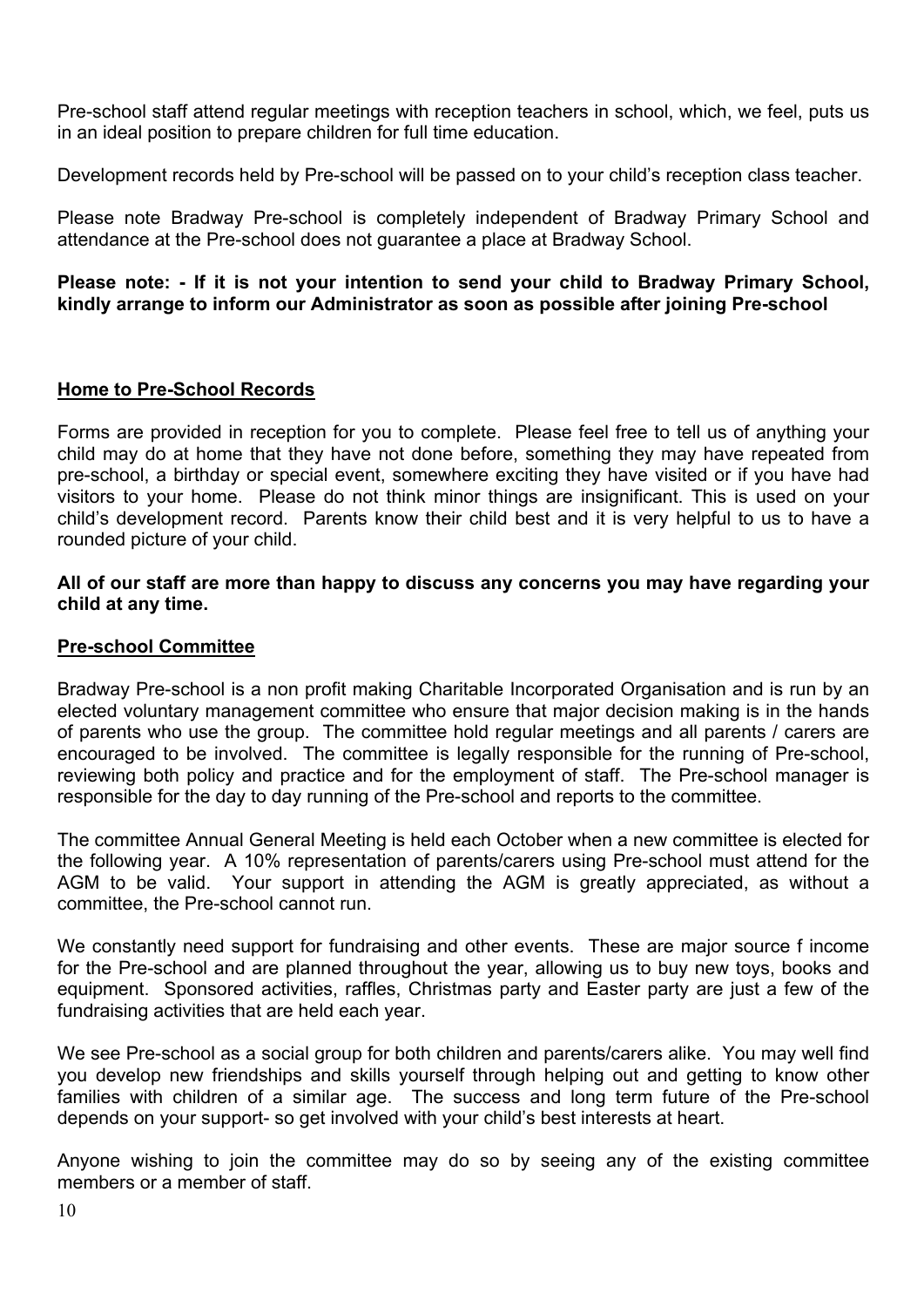Our current committee members are:

Tim Heyes – Chairperson Lucy Shaw Michelle Rigby Dave Sandilands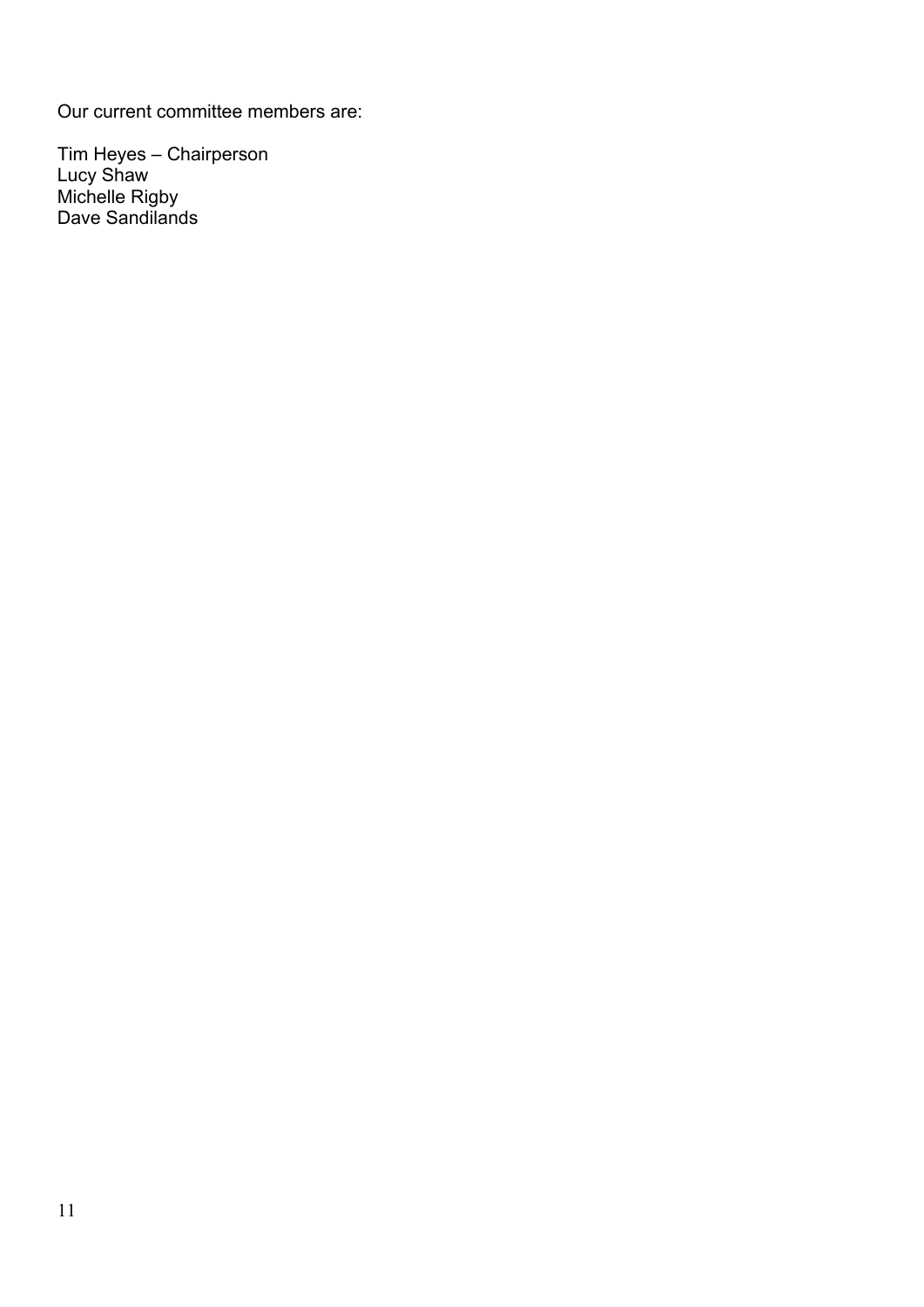## **The Role of Parents**

Bradway Pre-school has an 'open door' policy at all times. We regard the partnership between parents and Pre-school as vital in making a difference to each child's life. We depend on the goodwill, support and commitment from parents, as we expect parents' expectations of our setting to be fulfilled as much as possible.

We fulfil these expectations by making parents feel:

- Valued and respected
- Informed
- Consulted
- Involved
- Included at all levels

## **How Parents take part in the Setting**

We recognise that working in partnership with parents is a very valuable and important part of Preschool. We aim to form a good relationship with parents and families so that information regarding their child can be exchanged easily and comfortably between the staff and parents.

Bradway Pre-school recognises parents as the most important educators of their children. There are many ways in which parents take part in making our setting a welcoming and stimulating place for children, such as:

- Exchanging knowledge about their children's needs, activities, interests and progress with staff.
- Sharing their own special interests with the children in our setting.
- Helping to provide, make and look after equipment and materials used in the children's activities.

Parents are asked to support the Pre-school by helping on a voluntary basis to play with the children. Helpers are subject to a Disclosure and Barring Service (DBS) Enhanced Disclosure before they may attend and these are currently free for volunteers – please see the Pre-school manager for further details.

Pre-school is a registered charitable incorporated organisation, managed by a committee and run by dedicated staff for the benefit of the children in our community.

## **Security and Safety**

The safety and security of children is given a high priority at our Pre-school. When all the children have arrived and are settled the main doors are latched and access is only granted by ringing the bell. Non-parental visits are normally by appointment. Outdoor play is supervised by a minimum of two staff at all times. Parents are assured that Bradway Pre-school meets all of the current safety standards.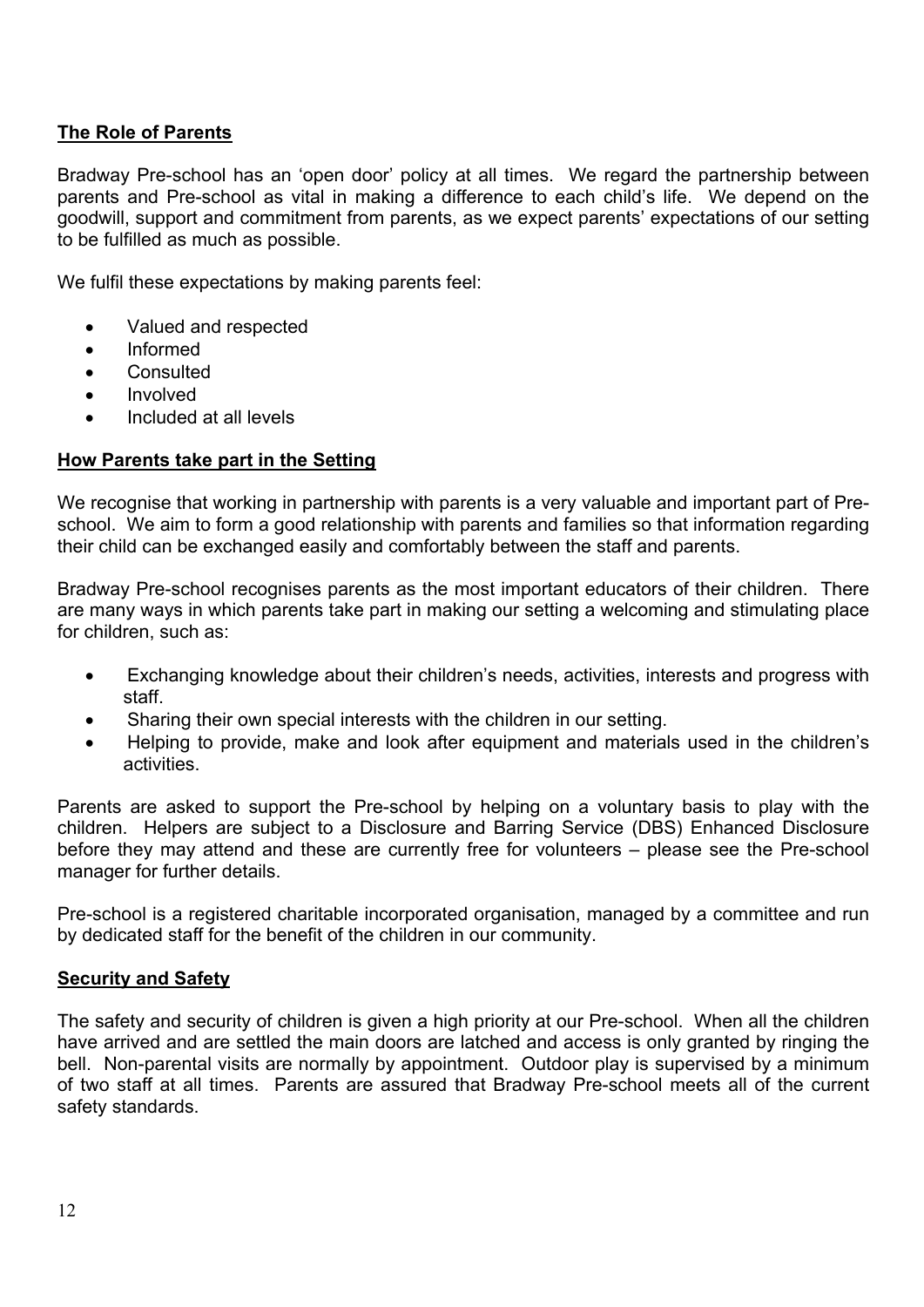We have a password system, which can be used in the event of an emergency. Someone other than the main parent or carer and who is not known to staff can use this. **We do still ask that we be informed before any such collections in order to maintain the security of your child.**

## **Book Loan Scheme**

We believe that reading with your child/children every day is an extremely important factor in their development. Children are read to every day at pre-school, either in small or large groups, and they sometimes become 'attached' to a favourite book. Should there be a particular book/books at pre-school that your child expresses interest in, we are happy to loan this book to you for a few days. We also use props and puppets to support some stories and we are happy to loan these. Unfortunately any damage or loss must be paid for. If any parent wishes to read their favourite book/books to the children we would be very happy for you to come along and do so.

#### **Safeguarding**

The welfare of your child is very important; consequently we will follow up any matters which are cause for concern. In most cases, we would discuss our concern with you before taking any action.

It is our duty as carers for your children to refer to Ofsted and the Local Safeguarding Children's Board if we have reason to suspect that your child is being subjected to any form of abuse.

Our safeguarding officers are Heather Linley and Sarah Colton. Our safeguarding committee member is Dave Sandilands.

## **Safety**

We aim to make Pre-school a safe and stimulating environment. A register is taken when the children arrive at Pre-school and any visitors must sign in and out in a visitor's book. Entrances are locked during session time. When the children are outside, the gate is locked and they are supervised at all times.

Should your child be collected by someone who does not normally do so, then please inform the Pre-school staff as Pre-school keep a record of all nominated authorised collectors. Please make sure that your child is collected on time as children can become distressed if you are late.

Fire drills are held on a regular basis.

#### **Training**

Staff are required to undertake training to promote both professional and personal development. All staff are also required to undertake a paediatric first aid training and food hygiene training.

Our member to the Pre-school Learning Alliance ensures that we are always in touch with new ideas in the field of child care. We receive a monthly magazine and also have access to a wide range of professionally produced publications.

#### **Policies and Procedures**

**(See Appendix B for full list of Policies and Procedures)**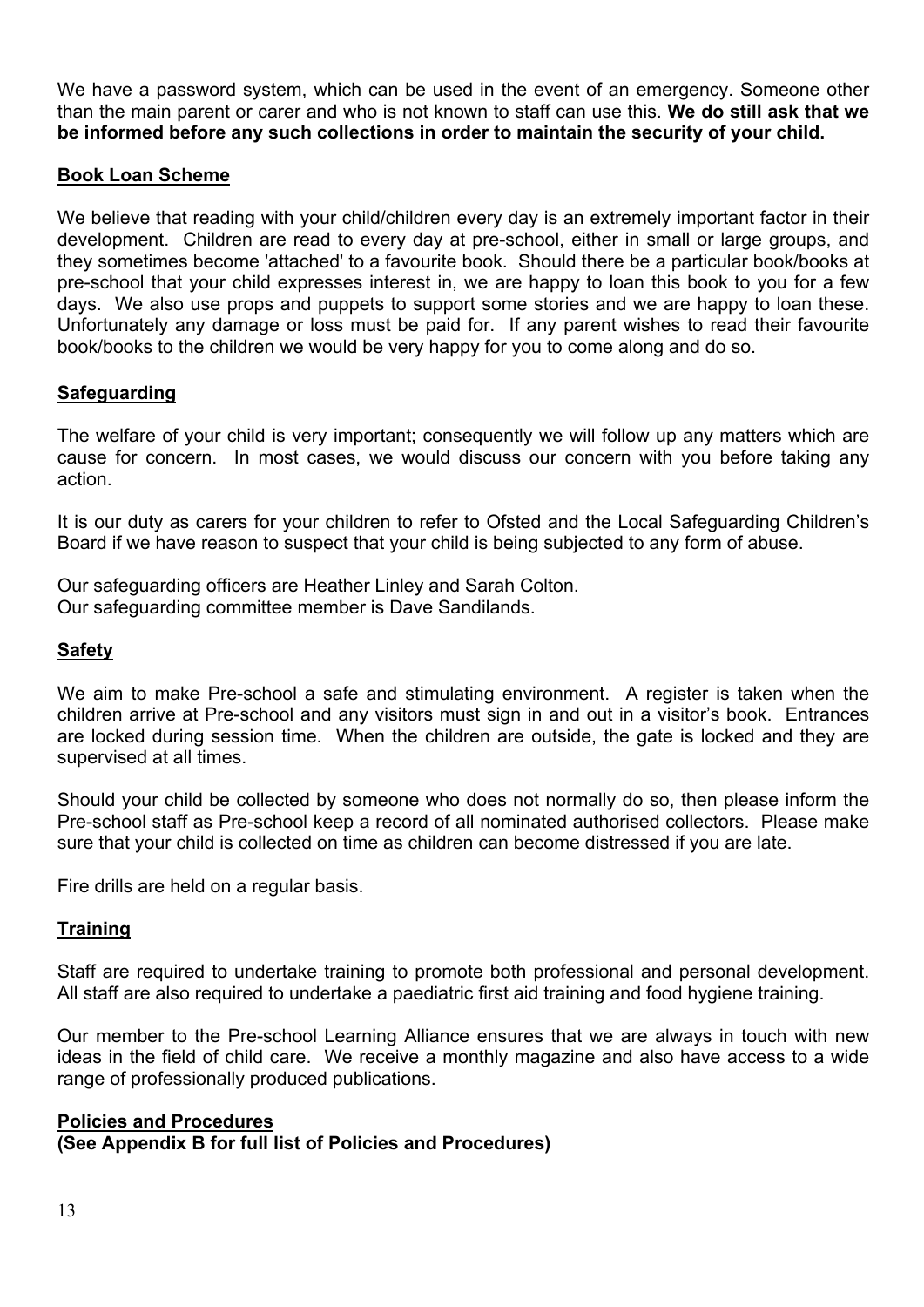All our policies and procedures are designed to offer the best possible experience for the children and families in the group. They are reviewed on a regular basis and any comments are always welcomed. A book containing our comprehensive policies and procedures is available in Preschool.

## **Information Sharing**

Information given about children will only be shared in accordance with the legal framework of the General Data Protection Regulation (GDPR), Human Rights Act 1998 and with respect to Privacy Notice and Pre-schools Confidentiality and Client Access to Records Policy and Information Sharing Policy.

## **Information we hold about you and your child and General Data Protection Regulations (GDPR) 2018**

We have procedures in place for the recording and sharing of information (data) about you and your child that is compliant with the principles of the General Data Protection Regulations 2018 as follows:

The data we collect is:

- 1. Processed fairly, lawfully and in a transparent manner in relation to the data subject (you and your family)
- 2. Collected for specified, explicit and legitimate purposes and not further processed for other purposes incompatible with those purposes
- 3. Adequate, relevant and limited to what is necessary in relation to the purposes for which data is processed.
- 4. Accurate and, where necessary, kept up to date
- 5. Kept in a form that permits identification of data subjects (you and your family) for no longer than is necessary for the purposes for which the personal data is processed
- 6. Processed in a way that ensures appropriate security of the personal data, including protection against unauthorised or unlawful processing and against accidental loss, destruction or damage, using appropriate technical or organisational measures.

When you register your child with us, we will provide you with a privacy notice that gives you further details of how we fulfil our obligations with regards to your data.

Bradway Pre-school is registered with the Information Commissioner's Office.

#### **Ofsted**

We are inspected by Ofsted and our latest report is available at all times. Alternatively, Inspection Reports may be viewed via Ofsted's website at www.ofsted.gov.uk/publications

#### **Complaints**

If you have a concern about anything at Pre-school, please discuss it in the first instance with the Pre-school Manager. If you are still dissatisfied, you can make a formal complaint to the Chair of the Management Committee, to the Pre-school Learning Alliance or directly to our regulatory body: Ofsted Early Years, Piccadilly Gate, Store Street, Manchester, M1 2WD. Tel : 0300 123 1231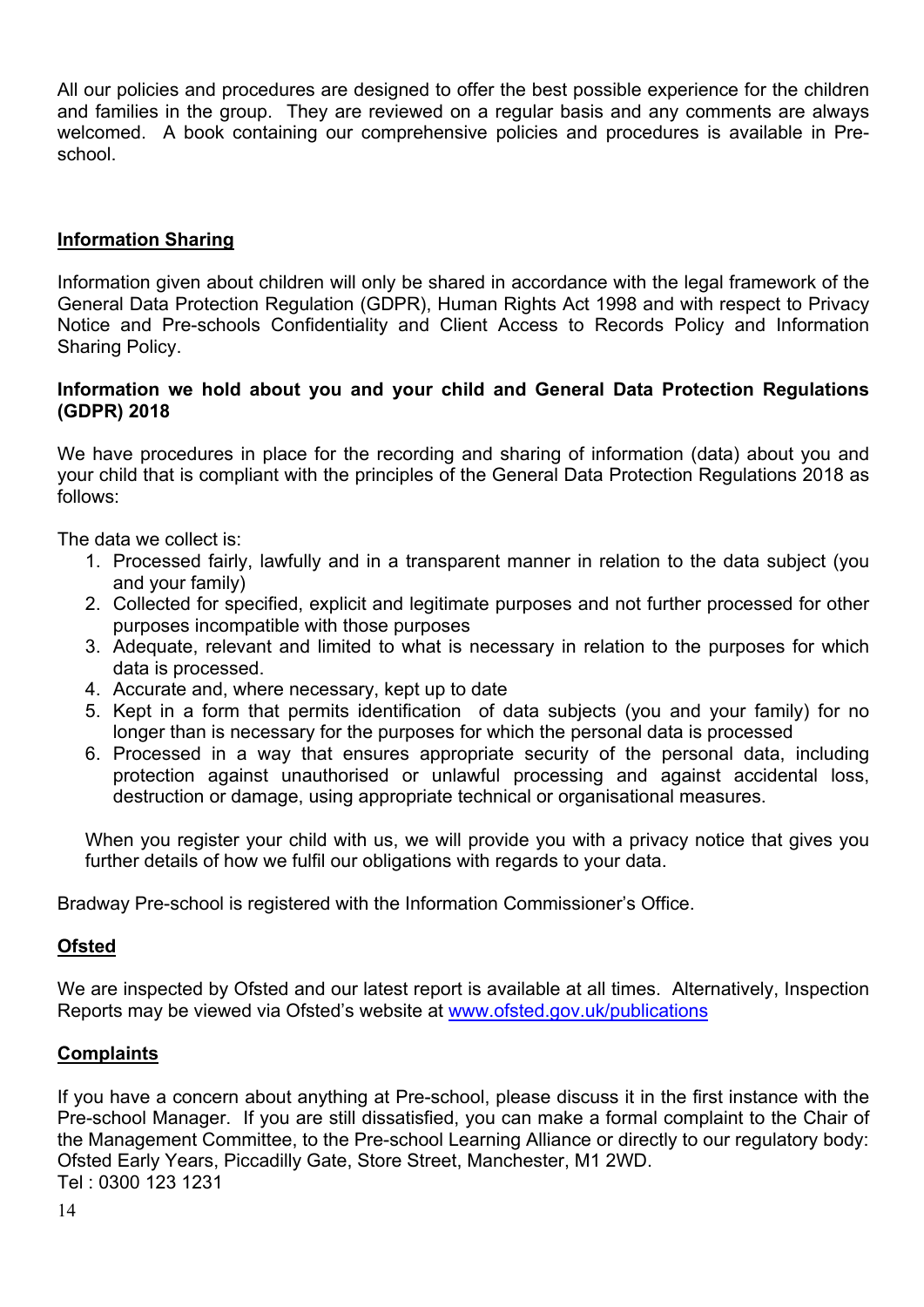## **Equal Opportunities**

Bradway Pre-school is committed to providing equality of opportunity for all children and families, and we work in accordance with all relevant legislation, including:

Disability Discrimination Act 2009 Race Relations Act (Amendment 2000) Sex Discrimination Act 1986 Children and Families Act 1989/2004/2014 Human Rights Act 2004 Disabled Persons Act 1986 Care Standards Act 2000 Equality Act 2010

Our Equal Opportunities Policy covers equality in all areas of pre-school practice, including: Admissions, Employment, Festivals, The Curriculum, Resources, Special Needs, Discriminatory Behaviour, Remarks, Language and Food.

Bradway Pre-school is compliant with the principles of the General Data Protection Regulations (2018).

#### **Waiting List**

If you are interested in your child taking up a place with Bradway Pre-school, then please complete an application form and return it to Pre-school. We will let you know the spaces available when your child is due to start.

We ask for a £10 administration fee when you return the application form and your child's name is put onto our waiting list. This will be refunded when your child starts at Pre-school and has been with us for one half term.

Please contact our Administrator on 07910 207339 for further details.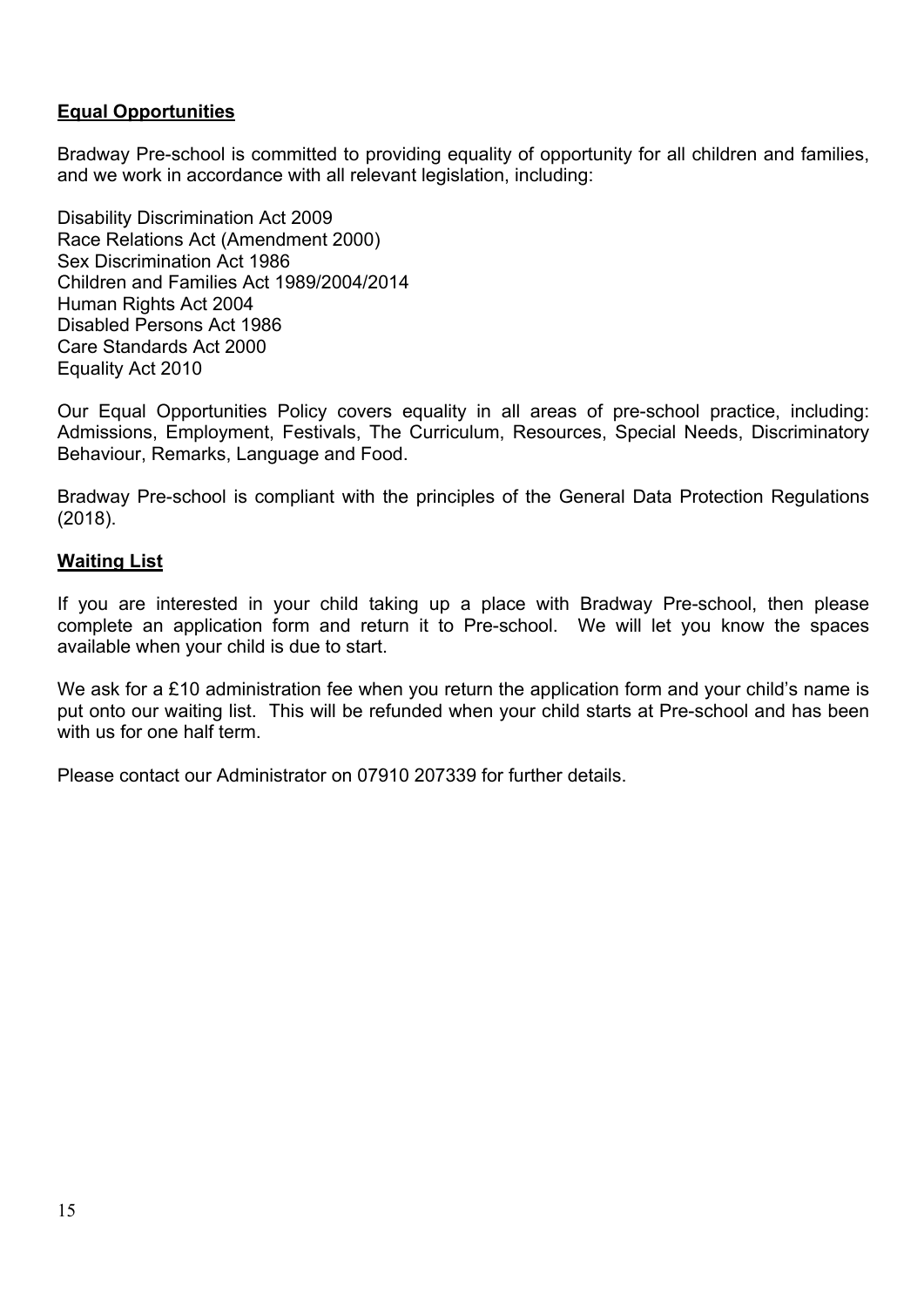## **The main findings from the Bradway Pre-school Ofsted Report – November 2016**

The quality of the provision is good.

Children make good progress in their learning and development, including those in receipt of additional funding and those who speak English as an additional language. Children are developing a positive attitude towards learning, helping to prepare them for starting school.

Staff observe and assess children's interests and progress effectively as they play. They plan carefully to support the next steps in children's learning. Staff follow children's lead well, allowing them to make choices and decisions. Children are self motivated. They are developing good communication and language skills.

The key person system is firmly embedded and is used effectively to ensure that all children feel safe and secure in their surroundings. Behaviour is good. Staff set clear boundaries and are consistent in their expectation that children treat each other with respect and kindness.

Effective support, regular supervision and continuous professional development opportunities help staff to increase their knowledge and skills. This helps to enable the enthusiastic staff team to work together successfully to maintain good standards for the children in their care.

The Pre-school environment is bright and stimulating. Children are offered a wide range of resources to support their learning. They are highly motivated and explore freely during indoor and outdoor play. Children are comfortable and confident with adults and peers. Children learn about healthy lifestyles. They enjoy a range of healthy and nutritious snacks. Outside, children explore playground equipment, play hide and seek games and ride on vehicles and bicycles.

Good links with the local school mean that information about children's achievements is shared effectively, promoting continuity of care and learning.

Children benefit from a wealth of opportunities that support their all round development. They make consistently good progress from their starting points.

Children are confident, keen and resourceful learners, who show a lively interest in new experiences. They are developing good independence and key skills, helping prepare them well for their next steps in learning and eventual move onto school.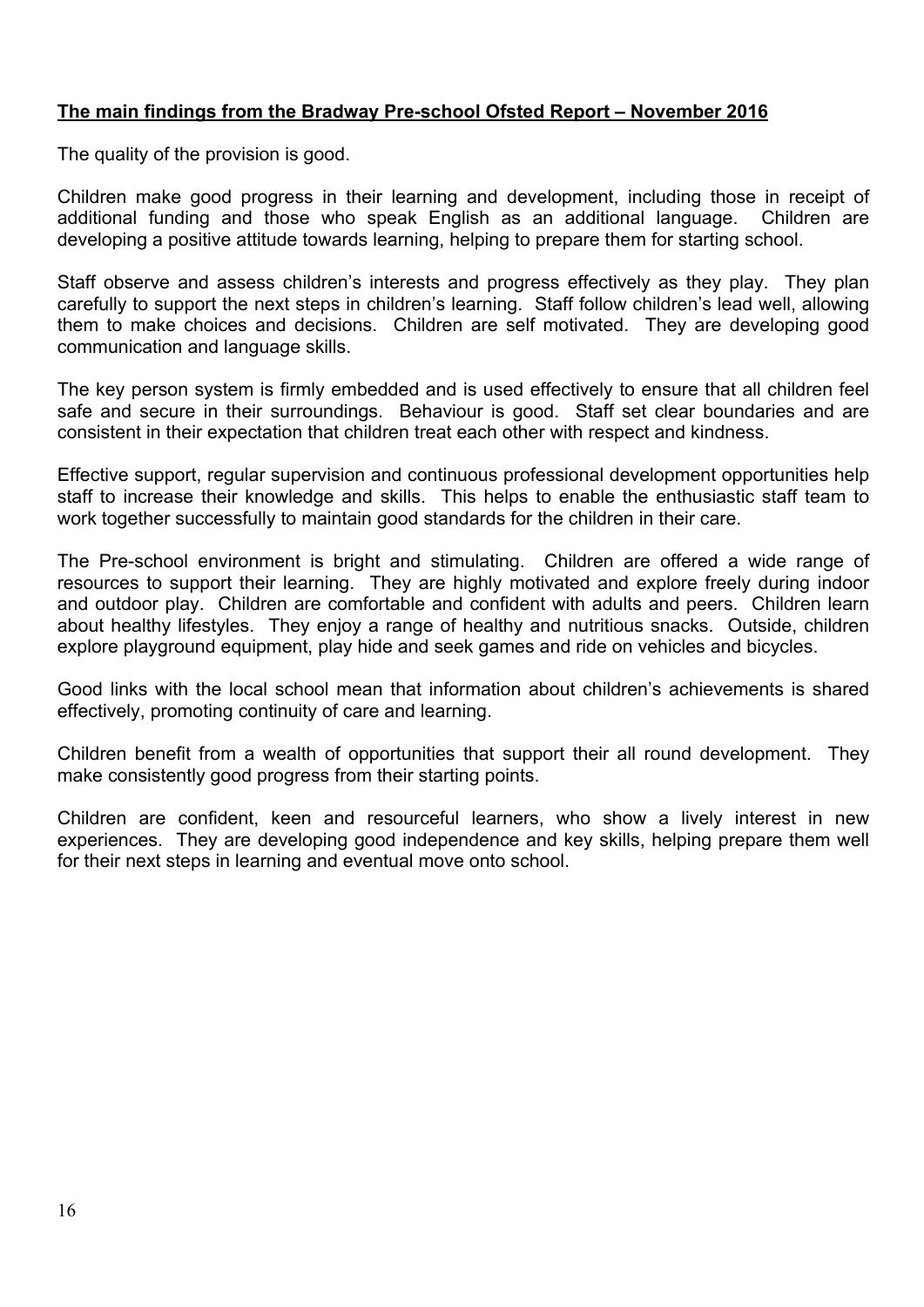# **Bradway Pre-School**

# **Supporting Children with Special Educational Needs**

# **Policy statement**

We provide an environment in which all children with special educational needs (SEN) are supported to reach their full potential.

- We have regard for the Special Educational Needs and Disability Code of Practice (2014).
- We have in place a clear approach for identifying, responding to, and meeting children's  $SEN<sup>1</sup>$ .
- We support and involve parents (and where relevant children), actively listening to, and acting on their wishes and concerns.
- We work in partnership with the local authority and other external agencies to ensure the best outcomes for children with SEN and their families.
- We regularly monitor and review our policy, practice and provision and, if necessary, make adjustments.

# **Procedures**

§ We designate a member of staff to be the Special Educational Needs Co-ordinator (SENCO) and give his/her name to parents. Our SENCO is:

# **Adele Wathall/Heather Linley**

- The SENCO works closely with our manager and other colleagues and has responsibility for the day-to-day operation of our Supporting Children with Special Educational Needs Policy and for co-ordinating provision for children with SEN.
- We ensure that the provision for children with SEN is the responsibility of all members of the setting.
- We ensure that our inclusive admissions practice ensures equality of access and opportunity.
- We provide a broad, balanced and differentiated curriculum for all children.
- We apply SEN support to ensure early identification of children with SEN.
- We use the graduated approach system (assess, plan, do and review) applied in increasing detail and frequency to ensure that children progress.
- We ensure that parents are involved at all stages of the assessment, planning, provision and review of their children's special education including all decision making processes
- We, where appropriate, take into account children's views and wishes in decisions being made about them, relevant to their level understanding.

 $1$  This includes disabled children with special educational needs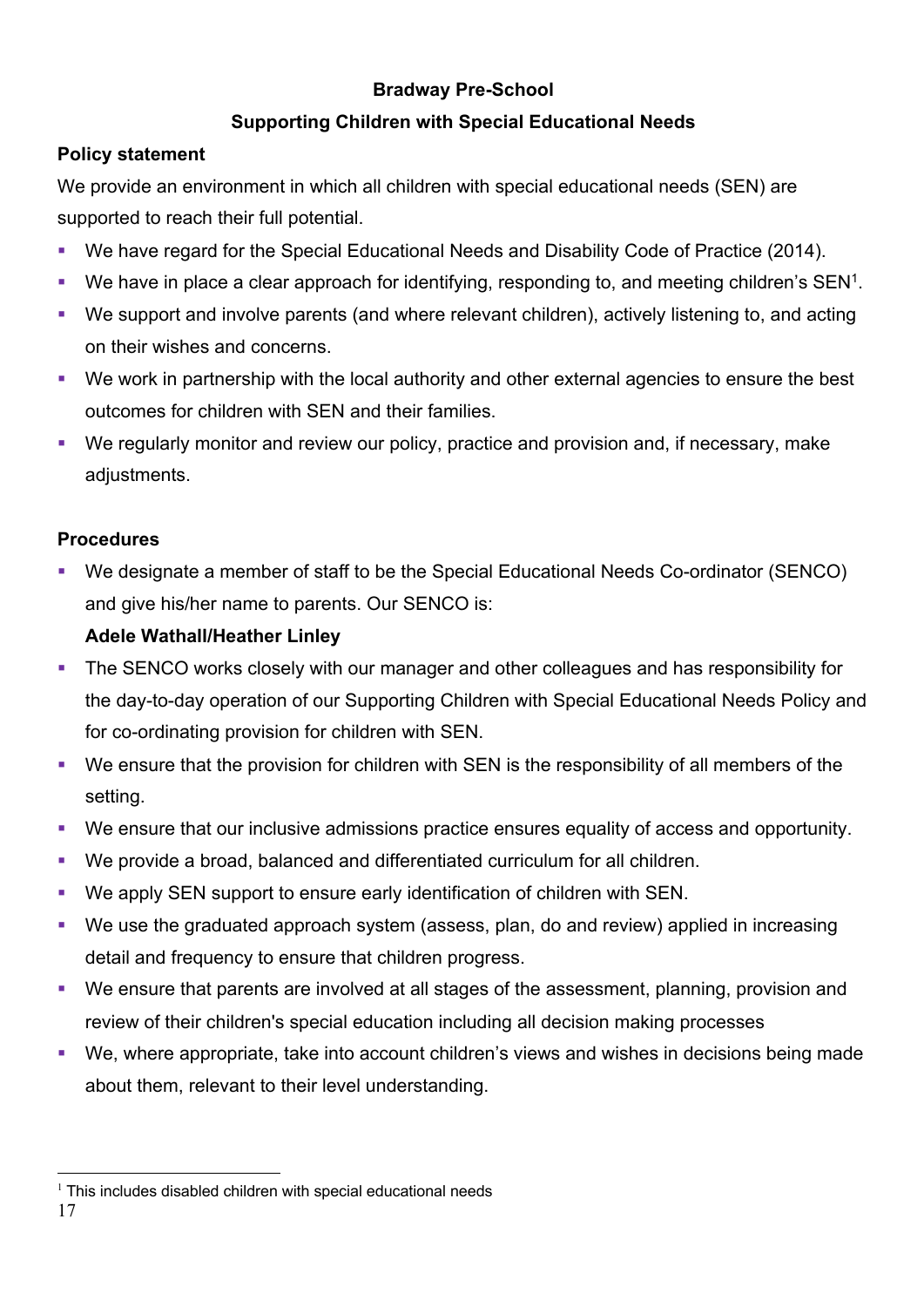- § We provide parents with information on local sources of support and advice e.g. Local Offer, Information, Advice and Support Service.
- We liaise and work with other external agencies to help improve outcomes for children with SEN.
- We have systems in place for referring children for further assessment e.g. Common Assessment Framework/Early Help Assessment and Education, Health and Care (EHC) assessment.
- We provide human resources to implement our Supporting Children with Special Educational Needs Policy.
- We ensure that all our staff are aware of our Supporting Children with Special Educational Needs Policy and the procedures for identifying, assessing and making provision for children with SEN.
- We ensure the effectiveness of our special educational needs provision by collecting information from a range of sources e.g. action plan reviews, staff and management meetings, parental and external agency's views, inspections and complaints. This information is collated, evaluated and reviewed annually.
- We provide a complaints procedure.
- We monitor and review our policy annually.

## **Further guidance**

- Early Years Foundation Stage Statutory Framework (DfE 2017)
- § Working Together to Safeguard Children (DfE 2015)
- § Special Educational Needs and Disability Code of Practice (DfE & DoH 2014)

## **Other useful Pre-school Learning Alliance publications**

- Guide to the Equality Act and Good Practice (2015)
- SEND Code of Practice for the Early Years (2014)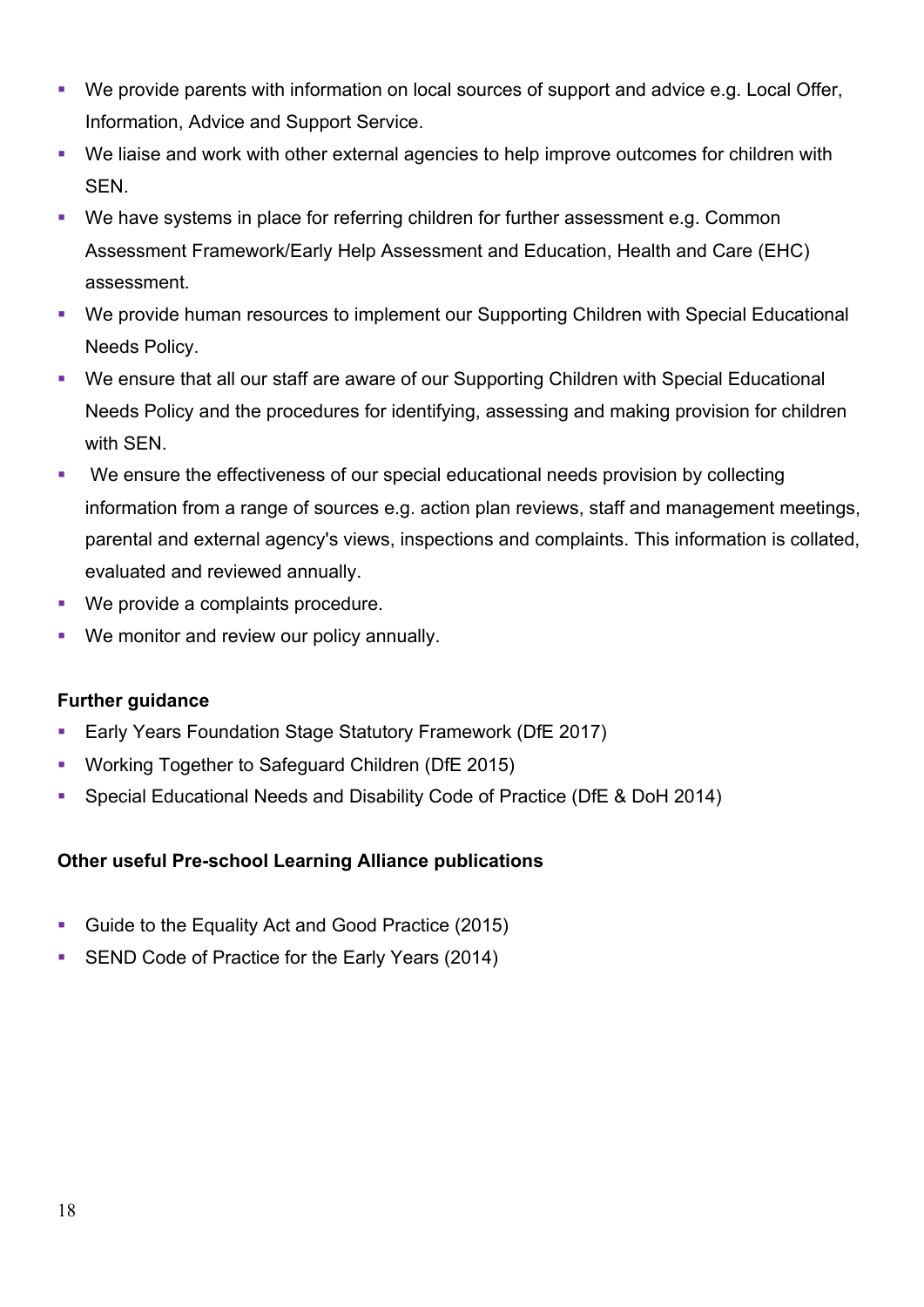## **Bradway Pre-school**

## **Policy File Contents**

- Absence Management
- Accidents and Incidents (Recording and Reporting)
- Administering medicines
- Admissions
- Animals in the Setting
- Arrivals and Departures
- Biting
- British Values
- Children's records
- Children's Rights and Entitlements
- Code of Conduct for Parents/Carers
- Confidentiality and Parent Access to Records
- Data Protection
- Employment
- Fees/Grant Funding
- Fire Safety and Emergency Evacuation
- First Aid
- Food and Drink
- Food Hygiene
- Guidelines for Committee Members
- Health and Safety General Standards
- Information Sharing
- Looked After Children
- Maintaining Children's safety and security on the Premises
- Making a Complaint
- Managing Children who are Sick, Infectious or with Allergies
- Maternity
- Missing Children
- Nappy Changing
- No Smoking
- Notifications to Ofsted
- Online Safety, including Mobile Phones, iWatches and Cameras
- Parental Involvement
- Prevent Duty
- Privacy Notice
- Promoting Positive Behaviour / Bullying
- Provider Records
- Risk Assessment
- Role of the Key Person and Settling In
- Safeguarding Children
- Staff Personal Safety
- Staffing
- Student Placements
- Supervision
- Supporting Children with Special Educational Needs
- Transfer of records to School
- Supervision of Children on Outings and Visits
- Uncollected Children
- Valuing Diversity and Promoting Inclusion and Equality
- Whistleblowing